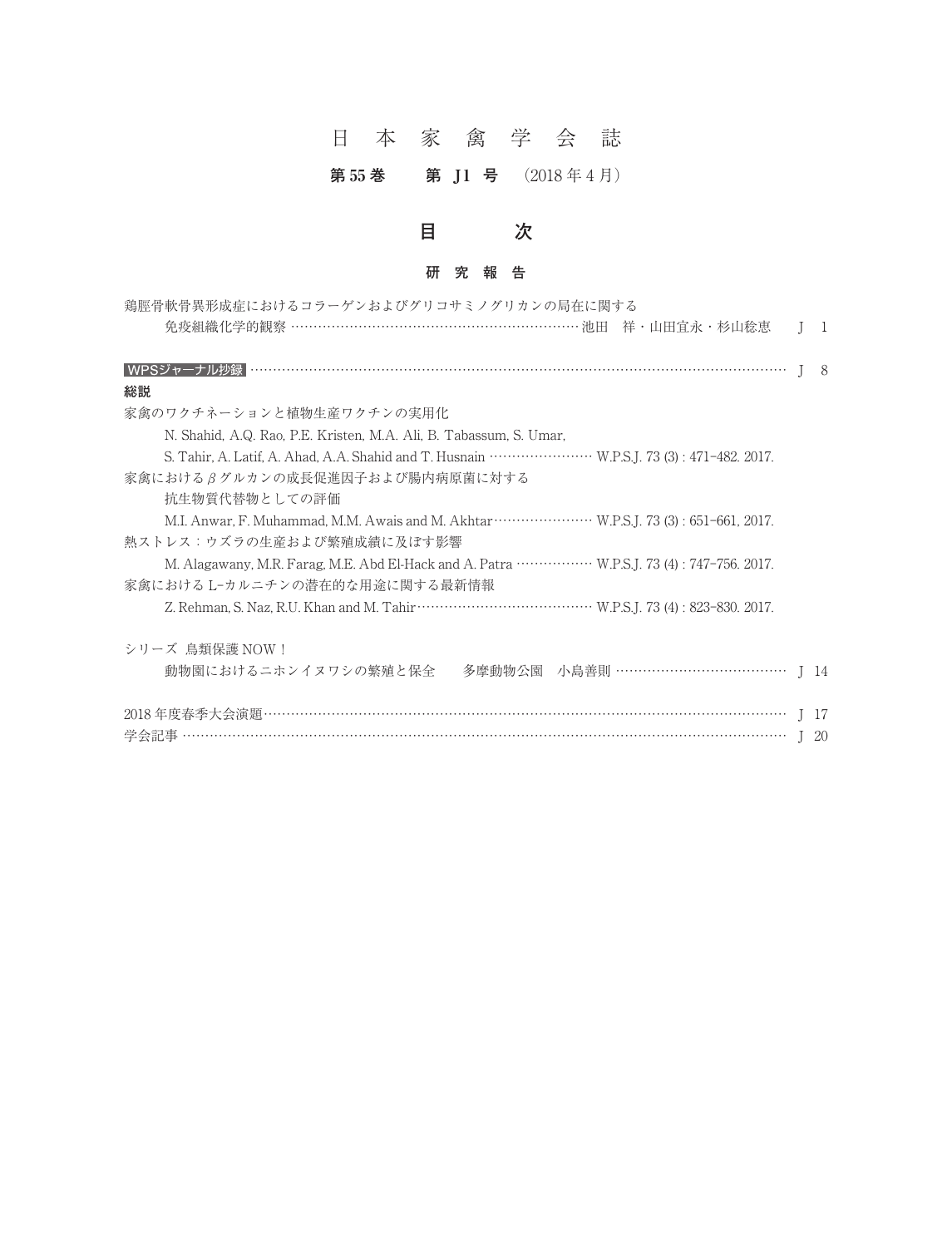# **Japanese Journal of Poultry Science Vol. 55 No. J1, April 2018**

#### **Contents**

## **Full Paper**

| Immunohistochemical Localizations of Collagens and Glycosaminoglycans in<br>Chicken Tibial Dyschondroplasia ··························Sho Ikeda, Takahisa Yamada and Toshie Sugiyama | $1\quad$ |
|--------------------------------------------------------------------------------------------------------------------------------------------------------------------------------------|----------|
| Update Series on Avian Conservation : Conservation and Reproduction of Japanese Golden Eagle                                                                                         |          |
|                                                                                                                                                                                      |          |
|                                                                                                                                                                                      |          |
|                                                                                                                                                                                      |          |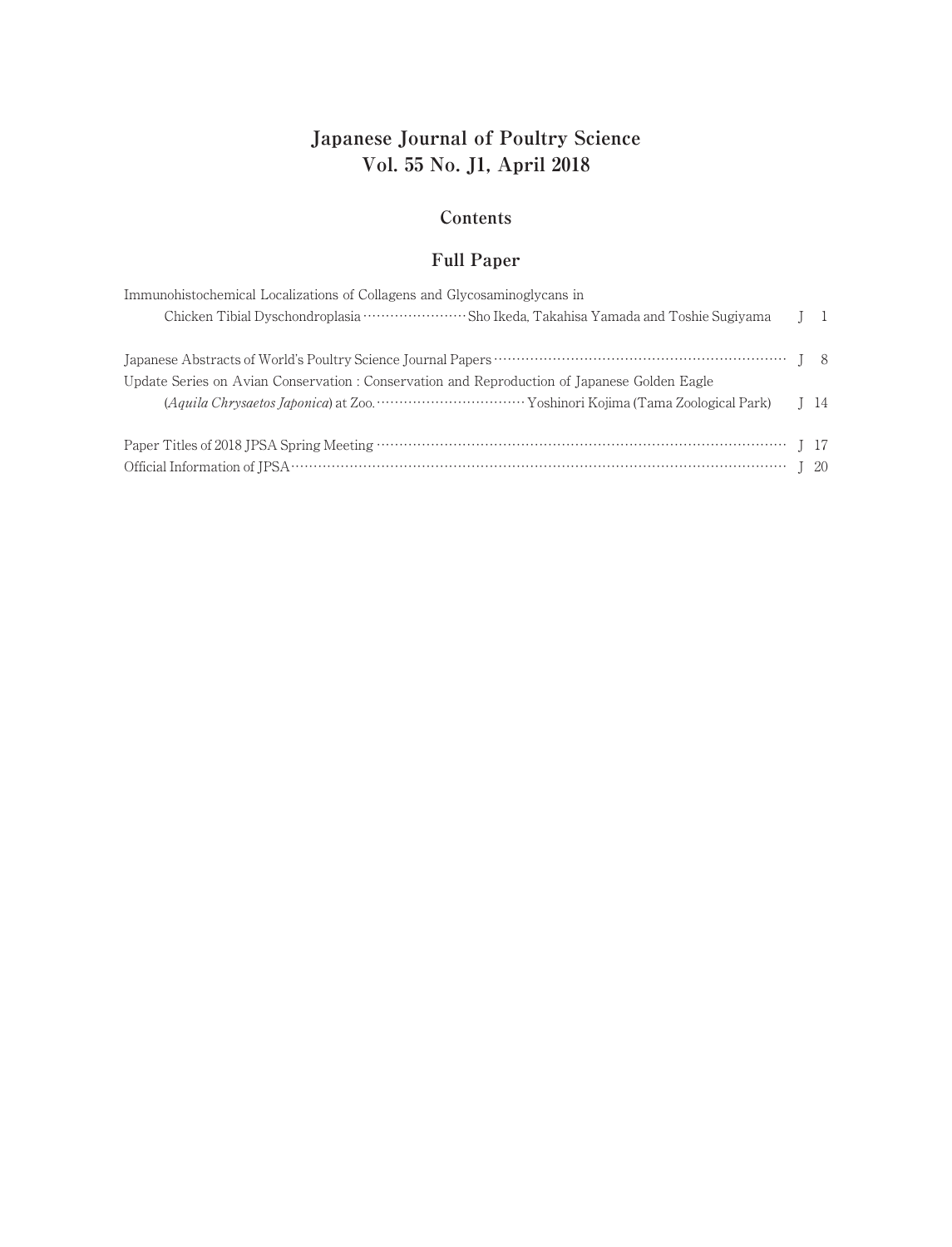

## 鶏脛骨軟骨異形成症におけるコラーゲンおよびグリコサミノグリカンの

#### 局在に関する免疫組織化学的観察

#### 池田 祥<sup>1</sup>・山田官永<sup>2</sup>・杉山稔恵<sup>2</sup>

1新潟大学大学院自然科学研究科,新潟市西区五十嵐二の町 8050 番地,950-2101  $2\frac{2}{\pi}$ 新潟大学農学部, 新潟市西区五十嵐二の町 8050 番地, 950-2101

ブロイラーの幼雛期における脚弱の原因として脛骨軟骨異形成症(TD)があげられる。TD は、脛骨近位端の成長板に 軟骨塊が蓄積して石灰化が阻害された結果,骨強度が低下し脚弱に至る。現在,飼料に Tetramethylthiuram disulfide (Thiram)を添加することによって人為的に TD を誘発し,TD 発症機構の解明が試みられているが,その発症機構は未だ 明らかではない。そこで本研究では,TD 病変におけるコラーゲンとグリコサミノグリカンの局在について免疫組織化学 的に観察し,脛骨近位端の成長板の変化を検討した。

TD を誘発するため Thiram 100 ppm を 8 日齢の雛に 2 日間給与した。その後,通常飼料で飼育し 20 日齢で脛骨近位端 を採取し、パラフィン切片を作製し、組織化学的に観察した。

Ⅱ型,Ⅹ型コラーゲンの局在について免疫組織化学的に観察した結果,Thiram を無給与の対照区においては,これまで 報告されているようにⅡ型コラーゲンは増殖軟骨細胞層,Ⅹ型コラーゲンは肥大軟骨細胞層で観察され,局在が明確に区 別された。一方,Thiram 給与により誘発した TD 病変ではⅩ型コラーゲンは対照区と同様に肥大軟骨細胞層で観察され たが,Ⅱ型コラーゲンは増殖軟骨細胞層に加え,病変部を含む肥大軟骨細胞層でも観察された。また,ケラタン硫酸,コ ンドロイチン-6-硫酸の免疫組織化学的観察では,対照区においてケラタン硫酸およびコンドロイチン-6-硫酸は肥大軟骨 細胞層に局在が観察された。一方,TD 病変ではケラタン硫酸は病変部を含む広範囲の肥大軟骨細胞層で局在が観察さ れ,コンドロイチン-6-硫酸は病変部では観察されず,肥大軟骨細胞層下部においてわずかに観察された。

以上のことから TD は成長板のコラーゲンならびにグリコサミノグリカンの分布の異常により、軟骨内骨化における軟 骨細胞の分化と石灰化が抑制され発症するものと考えられる。

──────────────────────────

**キーワード** : 脛骨軟骨異形成症,脚弱,コラーゲン,グリコサミノグリカン